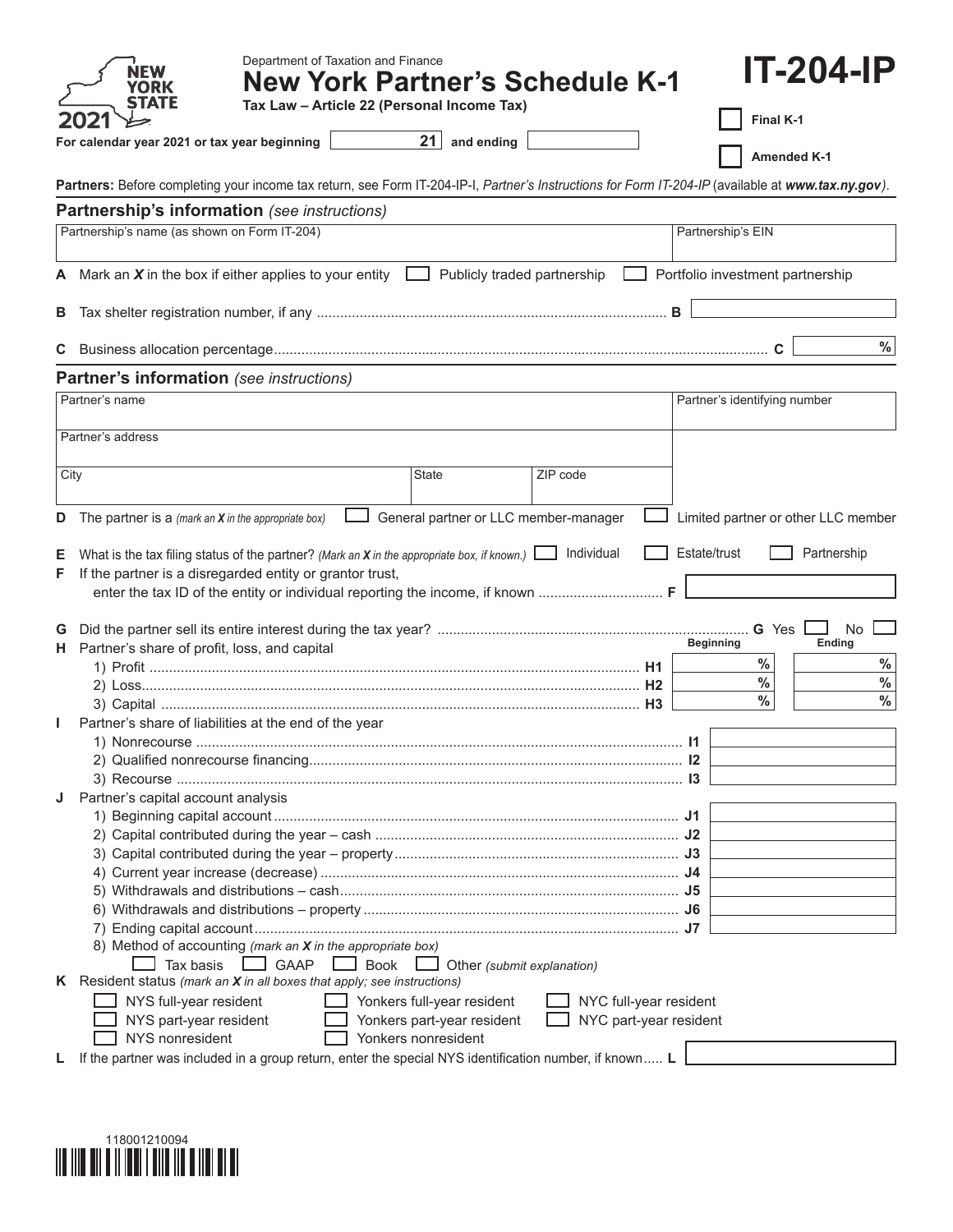#### **Page 2** of 5 **IT-204-IP** (2021)

|              |                                                                                                       |      | Yes    | No  |
|--------------|-------------------------------------------------------------------------------------------------------|------|--------|-----|
|              | N NYS estimated tax paid on behalf of partner (from Form IT-2658-NYS)                                 | Date | Amount |     |
| $\mathbf{O}$ | Estimated MCTMT paid on behalf of partner <i>(from Form IT-2658-MTA)</i>                              | Date | Amount |     |
| P            | Was the partnership required to report any nonqualified deferred compensation, as required            |      | Yes    | No. |
| Q            | If Yes, what residency status was assigned to this partner for purposes of computing the pass-through |      | Yes    | Nο  |

# entity taxable income (PTE taxable income)? *(Mark an X in the appropriate box; see instructions)* Resident  $\Box$  Nonresident  $\Box$

# **Partner's share of income, deductions, etc.**

|    | A - Partner's distributive share items                 |                | <b>B</b> – Federal K-1 amount |    | <b>C</b> – New York State amount |
|----|--------------------------------------------------------|----------------|-------------------------------|----|----------------------------------|
|    |                                                        |                |                               |    |                                  |
|    |                                                        | $\overline{2}$ |                               |    |                                  |
| 3. |                                                        | 3              |                               |    |                                  |
| 4  |                                                        | 4              |                               | 4  |                                  |
| 5  |                                                        | 5              |                               | 5  |                                  |
| 6  |                                                        | 6              |                               | 6  |                                  |
|    |                                                        |                |                               |    |                                  |
| 8  |                                                        | 8              |                               | 8  |                                  |
| 9  |                                                        | 9              |                               | 9  |                                  |
| 10 |                                                        | 10             |                               | 10 |                                  |
| 11 | Other income (loss)   Identify:                        | 11             |                               | 11 |                                  |
| 12 |                                                        | 12             |                               | 12 |                                  |
| 13 | Other deductions   Identify:                           | 13             |                               | 13 |                                  |
| 14 |                                                        | 14             |                               | 14 |                                  |
| 15 | Net earnings (loss) from self-employment               | 15             |                               | 15 |                                  |
| 16 | Tax-exempt income and nondeductible expenses           | 16             |                               | 16 |                                  |
| 17 | Distributions – cash and marketable securities         | 17             |                               | 17 |                                  |
| 18 |                                                        | 18             |                               | 18 |                                  |
| 19 | Other items not included above that are required to be |                |                               |    |                                  |
|    |                                                        | 19             |                               | 19 |                                  |
|    | Identify:                                              |                |                               |    |                                  |

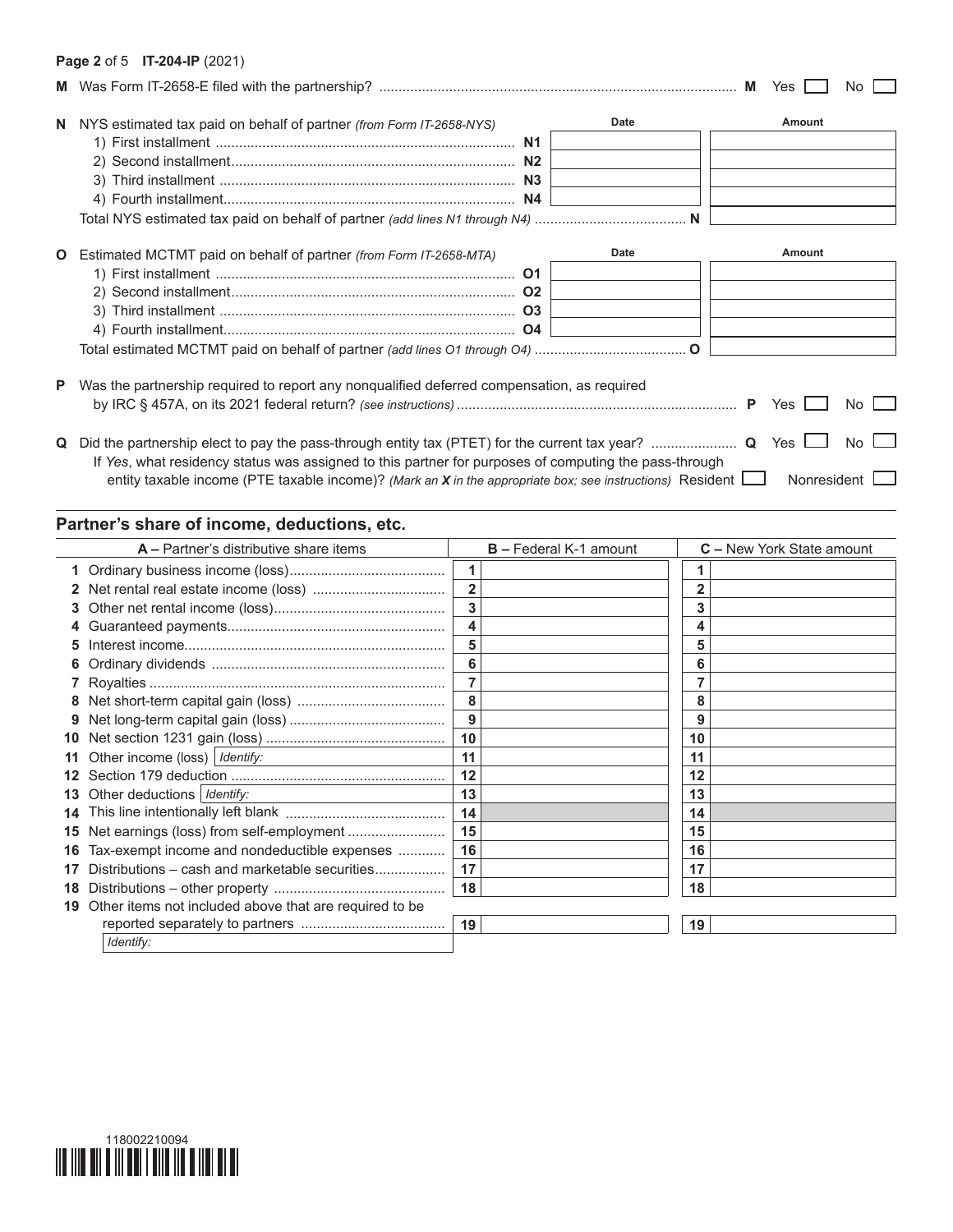### **Partner's share of New York modifications** *(see instructions)*

**20** New York State additions

|                 | <b>Number</b> | A - Total amount | B - New York State allocated amount |
|-----------------|---------------|------------------|-------------------------------------|
| 20a             | $EA -$        |                  |                                     |
| 20 <sub>b</sub> | $EA -$        |                  |                                     |
| 20c             | $EA -$        |                  |                                     |
| <b>20d</b>      | $EA -$        |                  |                                     |
| <b>20e</b>      | $EA -$        |                  |                                     |
| 20f             | EA –          |                  |                                     |
|                 |               |                  |                                     |

- **21** Total addition modifications *(total of column A, lines 20a through 20f)*.............................................. **21**
	-

**22** New York State subtractions

|                 | <b>Number</b> | A - Total amount | B - New York State allocated amount |
|-----------------|---------------|------------------|-------------------------------------|
| 22a             | $ES -$        |                  |                                     |
| 22 <sub>b</sub> | $ES -$        |                  |                                     |
| 22c             | $ES -$        |                  |                                     |
| 22d             | $ES -$        |                  |                                     |
| 22e             | $ES -$        |                  |                                     |
| 22f             | ES            |                  |                                     |

**23** Total subtraction modifications *(total of column A, lines 22a through 22f)*......................................... **23**

**24** Additions to itemized deductions

|                  | Letter | Amount |
|------------------|--------|--------|
| 24a              |        |        |
| 24 <sub>b</sub>  |        |        |
| 24c              |        |        |
| 24d              |        |        |
| 24e              |        |        |
| $\overline{24f}$ |        |        |

**25** Total additions to itemized deductions *(add lines 24a through 24f)*................................................. **25**

**26** Subtractions from itemized deductions

|                 | Letter | Amount |
|-----------------|--------|--------|
| 26a             |        |        |
| 26 <sub>b</sub> |        |        |
| 26c             |        |        |
| <b>26d</b>      |        |        |
| <b>26e</b>      |        |        |
| 26f             |        |        |

| <b>28</b> This line intentionally left blank | າດ |  |
|----------------------------------------------|----|--|

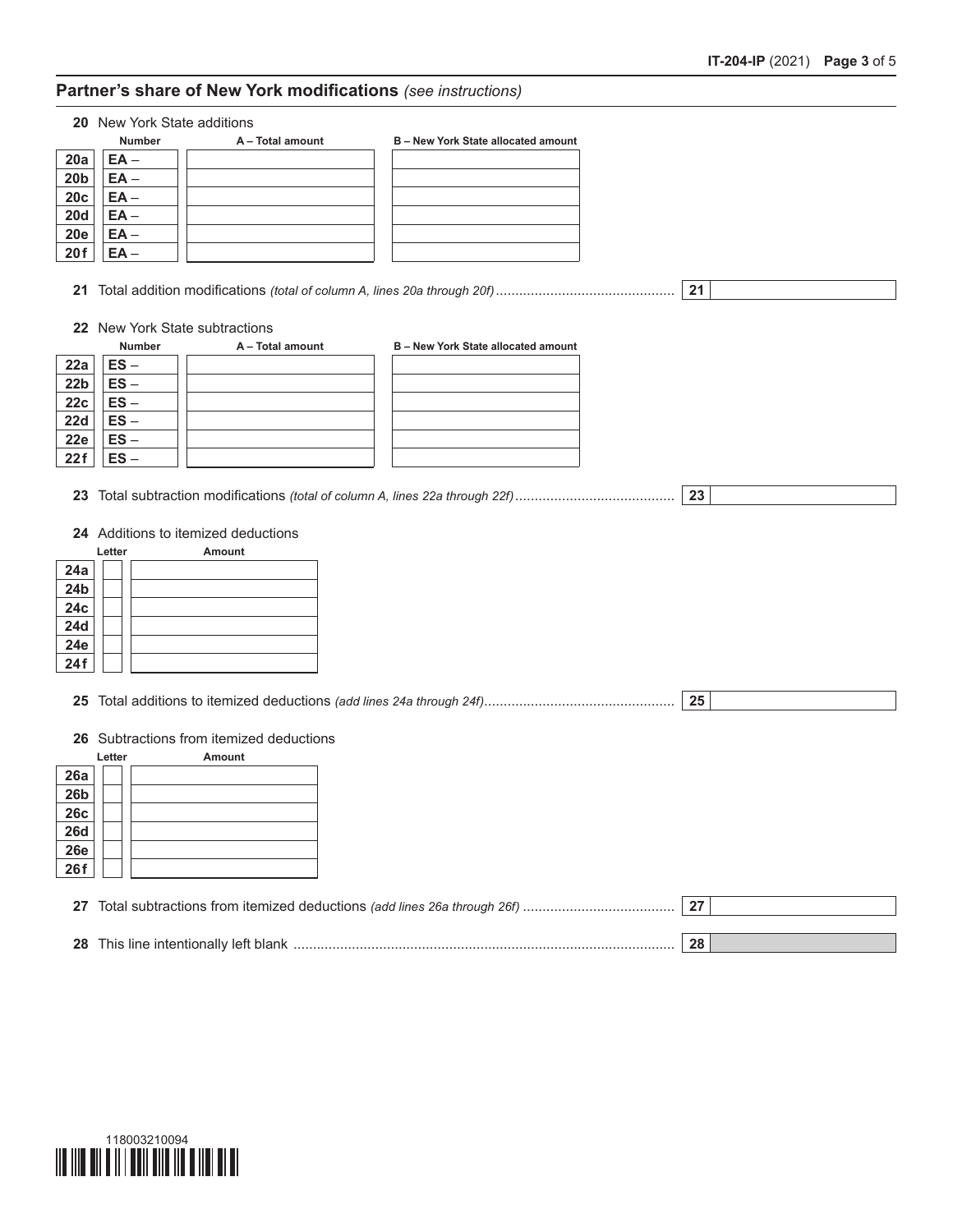## **Partner's other information**

|                                                                                           | 29a             |   |  |
|-------------------------------------------------------------------------------------------|-----------------|---|--|
|                                                                                           | 29 <sub>b</sub> | % |  |
|                                                                                           | 29с             |   |  |
| <b>29d</b> Partner's share of New York adjusted basis of qualified manufacturing property | <b>29d</b>      |   |  |
|                                                                                           |                 |   |  |

#### **Partner's credit information**

#### **Part 1 – Flow-through credit bases and information**

**Brownfield redevelopment tax credit** *(Form IT-611, IT-611.1, or IT-611.2)*

|                                                        |    | $A - Form II-611$ | <b>B</b> – Form IT-611.1 | $C - Form II-611.2$ |
|--------------------------------------------------------|----|-------------------|--------------------------|---------------------|
|                                                        | 30 |                   |                          |                     |
|                                                        |    |                   |                          |                     |
| 32 On-site groundwater remediation credit component 32 |    |                   |                          |                     |

| <b>35</b> This line intentionally left blank |  |
|----------------------------------------------|--|

#### **QEZE tax reduction credit** *(Form IT-604)*

| 38 OEZE benefit period factor | 38 |  |
|-------------------------------|----|--|

#### **Excelsior jobs program tax credit** *(Form IT-607)*

|  | 39             |  |
|--|----------------|--|
|  | 40             |  |
|  | 41             |  |
|  | $\overline{A}$ |  |
|  | <b>42a</b>     |  |

#### **Farmers' school tax credit** *(Form IT-217)*

|  | 43 |  |
|--|----|--|
|  | 44 |  |
|  | 45 |  |
|  | 46 |  |

#### **Other flow-through credit bases and information**

### Credit bases



#### Credit information

|      | Code | Information |                 | Code | Information |
|------|------|-------------|-----------------|------|-------------|
| 47g  |      |             | A7:<br>۰.       |      |             |
| 47h  |      |             | 47 <sub>k</sub> |      |             |
| 47 i |      |             | 471             |      |             |